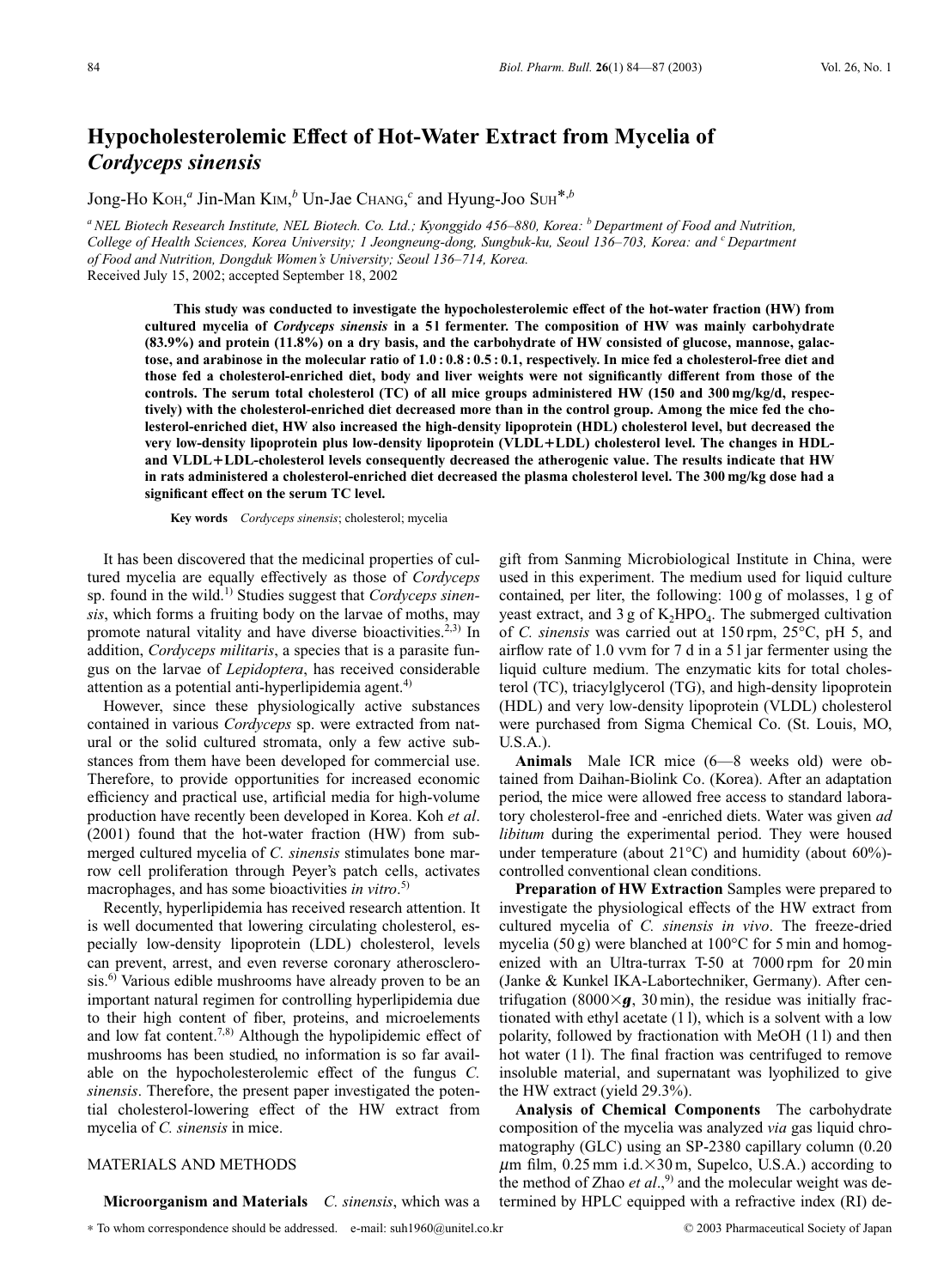tector (RI; Waters 410) and photodiarray (PDA) detector on a Shodex  $GS520+GS320+GS220$  packed column  $(7.6 \text{ mm})$ i.d.×30 mm, Asahi Chemical Industry Co. Ltd., Japan), using standard pullurans. $10$ )

**Hypocholesterolemic Effects** An experiment was carried to investigate changes in serum and liver lipid levels. After adaptation to the cholesterol-free diet, 24 ICR mice were divided into 6 groups (4 animals/group) fed HW (0, 150, 300 mg/kg/d, respectively) with either the cholesterolfree or -enriched diet for 7 consecutive days, as shown in Table 1. HW from cultured mycelia of *C. sinensis* was dissolved in distilled water, and each aliquot of the sample solution was administered orally to the mice once every day at each dose of 150 and 300 mg/kg body weight, respectively. As the controls, mice received distilled water alone instead of the sample solution. Food was withheld for 4 h before death. Blood was collected from the arota ventralis into tubes containing EDTA and was separated by centrifugation at  $1100 \times g$  for 20 min at 4°C. The livers were perfused *in situ* with cold saline (8.5 g NaCl/l), removed, weighed, and then stored in plastic bags at  $-20^{\circ}$ C. Liver lipids were extracted by the gravimetric method of Folch *et al*. 11) and redissolved in ethanol. Serum levels of TC, HDL cholesterol and TG were measured using enzymatic kits. The liver TC and TG levels were assayed using the same method as for the serum after treatment with Triton X-100.

**Statistical Analysis** The data were subjected to analysis of variance and expressed as mean $\pm$ S.E. The significance of differences was compared using Student's *t*-test and Duncan's multitest. Values of  $p<0.05$  were considered to indicate statistical significance.

## RESULTS AND DISCUSSION

**Mycelial Growth in the Jar Fermenter** Figure 1 shows the time profiles of mycelial growth and exo-polymer production in the 51 jar fermenter under optimal culture conditions. The growth of mycelia gradually increased with fermentation time to 120 h, but thereafter the growth slightly decreased to 29.4 g/l. The exo-polymer concentration increased with the fermentation time and reached a maximum level of 15.27 g/l after 144 h, with corresponding depletion of the sugar concentration. The residual sugar concentration decreased during the entire fermentation period. The pH value during fermentation slowly increased from 4.8 to 6.2.

Lee *et al.*<sup>12)</sup> reported that maximum polysaccharide production and mycelial biomass of *Ganoderma lucidum* were 7.51 g/l and 13.9 g/l, respectively. Kim *et al*. 13) reported that maximum polysaccharide production and mycelial biomass of *Pleurotus linteus* were 3.5 g/l and 14.2 g/l, respectively. Our results showed that the maximum polysaccharide production and mycelial biomass were 15.3 g/l and 29.4 g/l, respectively. The mycelia were lyophilized for further studies.

**Chemical Components of Mycelia of** *C. sinensis* The cultured mycelia of *C. sinensis* contained 67.1% carbohydrate, 9.2% protein, 17.3% lipid, and 6.6% ash, and the molecular ratio of carbohydrate was composed mainly of glucose and mannose  $(1.0:0.9)$ , in addition to a small amount of galactose and arabinose  $(0.2:0.1)$ , according to the results of Koh *et al*. 5) But the HW fraction of the cultured *C. sinensis* mycelia consists of 83.9% carbohydrate, 11.8% protein,



Fig. 1. Mycelial Growth and Exo-Biopolymer Production from *Cordyceps sinensis* in a 5 l Fermenter

The submerged culture was carried out at 150 rpm, 25°C, pH 5, and air flow rate of 1.0 vvm.

1.9% lipid, and 2.4% ash, and the carbohydrate of HW mainly consisted of glucose, mannose, galactose, and arabinose (molecular ratio 1.0 : 0.8 : 0.5 : 0.1), as shown in Table 2. The molecular weight of the HW was between 10 and 30 KD, and the main molecular weight was 29 KD.

Although the sugar component of *C. sinensis* mycelia was not previously known, the present results showed that the HW of the mycelia are mainly composed of carbohydrate, and the carbohydrate consisted of glucose, mannose, galactose, and arabinose (Table 2). Kiho $^{14}$  reported that CS-F30, the alkali extract fraction of the cultured *C. sinensis* mycelia, was mainly composed of glucose, galactose, and mannose molecular ratio 1.00 : 2.21 : 0.36 and had a molecular weight of 45 KD.

**Hypocholesterolemic Effects** Changes in the body, liver, and other internal organ weights of the mice after 7-d administration of both HW and control are presented in Table 3. No significant differences in food intake (data not shown) were found between the HW and control groups. Body and liver weights of the mice were not significantly different from those of the controls. The body weight gains were slightly lower in the mice fed HW (300 mg/kg) than in the control mice that received the cholesterol-enriched diets, but there was no significant difference. There were significant changes in the perirenal fat pad in the HW groups compared with the control group.

The changes in serum and liver lipid levels in the HW group are summarized in Table 4. There were no effects of HW on serum TC levels in the mice fed the cholesterol-free diet, although the mice fed the cholesterol-enriched diet with HW (150 and 300 mg/kg/d) showed significant decreases in serum TC levels  $(p<0.05)$ . In contrast, the HW group did not have a lower plasma TG level than that of the control groups with both the cholesterol-free and -enriched diets. Among the mice fed the cholesterol-enriched diet, HW increased the HDL cholesterol level, but decreased the  $VLDL+LDL$  cholesterol level  $(p<0.05)$ . Changes in cholesterol level consequently decreased the atherogenic value. The liver cholesterol concentration in the HW group fed on the cholesterolenriched diet was lower than that in the control group. The results presented here show that HW in a cholesterol-en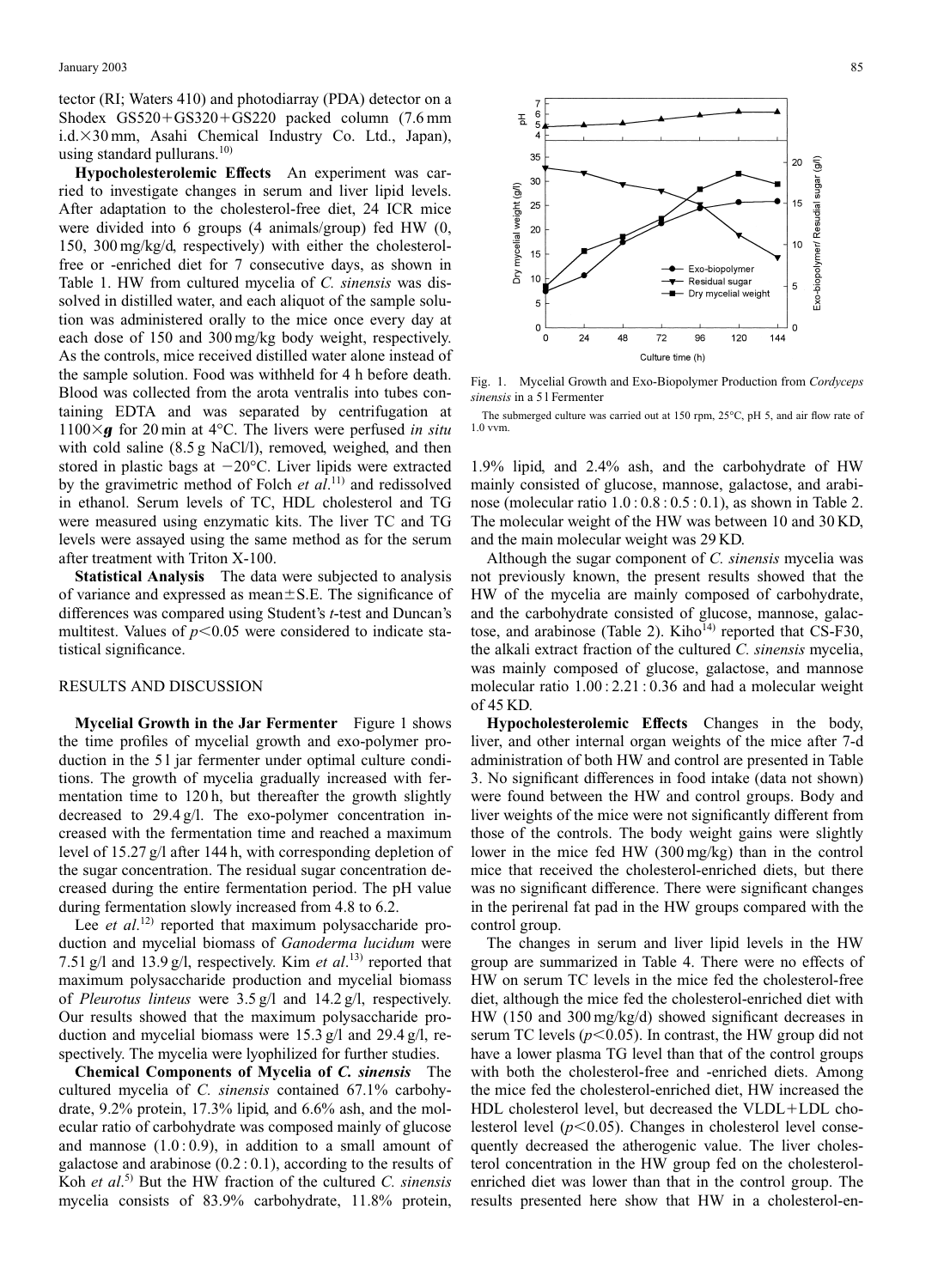riched diet decreased the plasma cholesterol level in mice. Particularly, HW 300 mg/kg had a significant effect on serum TC level. Consequently, HW affected the serum lipid metabolism in mice, and this effect appeared to be greater on the cholesterol-enriched diet than on the cholesterol-free diet.

The serum atherogenic value in mice fed HW with the cholesterol-enriched diet was significantly decreased in this experiment. The atherogenic value is an indicator of cardiovascular risk. Several studies have demonstrated the protective effect of HDL in atherosclerosis and cardiovascular disease, while high levels of LDL constitute a risk factor. The addition of HW to cholesterol-free and cholesterol-added diets tended to decrease atherogenic values (Table 4), which may be beneficial in the prevention and treatment of cardio-

vascular disease. Also, the liver TC levels were significantly lower with the HW diet, showing that hepatic biosynthesis of cholesterol was suppressed. This could be due to a reduction in the activity of the liver enzyme 3-hydroxy-3-methylglutaryl coenzyme A (HMG-CoA) reductase.<sup>15)</sup> Therefore it is suggested that the hypocholesterolemic effect of HW extract from cultured mycelia of *C. sinensis* might be mediated by several mechanisms. A substantial reduction in LDL cholesterol and TC levels in serum could also be achieved by reduced production of TC by liver tissue and/or efficient removal of the LDL cholesterol by various tissues without subsequent renewal. $^{16)}$ 

Table 1. Composition of the Experimental Diet

|                                      | racio II composition of the Experimental Biet |                                                                            |                            | Content $(\% )$     |           |  |
|--------------------------------------|-----------------------------------------------|----------------------------------------------------------------------------|----------------------------|---------------------|-----------|--|
|                                      | Cholesterol-free<br>$\det$ (%)                | Cholesterol-enriched<br>$\text{dict}$ (%)                                  | Component                  | Mycelia             | <b>HW</b> |  |
| Casein                               | 25.0                                          | 25.0                                                                       | Carbohydrate               | 67.1                | 83.9      |  |
| Soybean oil                          | 10.0                                          | 10.0                                                                       | Protein                    | 9.2                 | 11.8      |  |
| Lard                                 | 7.0                                           | 7.0                                                                        | Lipid                      | 17.3                | 1.9       |  |
| Cellulose                            | 5.0                                           | 5.0                                                                        | Ash                        | 6.6                 | 2.4       |  |
| Vitamin mixture <sup><i>a</i>)</sup> | 1.0                                           | 1.0                                                                        |                            |                     |           |  |
| Mineral mixture $^{(b)}$             | 3.5                                           | 3.5                                                                        | Component of sugar $^{a)}$ | Content (mol ratio) |           |  |
| Cholesterol                          |                                               | 0.35                                                                       |                            |                     |           |  |
| Sucrose                              | 25.0                                          | 25.0                                                                       | Glucose                    | 1.0                 | 1.0       |  |
| Corn starch                          | 23.5                                          | 23.15                                                                      | Mannose                    | 0.9                 | 0.8       |  |
|                                      |                                               |                                                                            | Galactose                  | 0.2                 | 0.5       |  |
|                                      |                                               | a) Vitamin mixtura; ICN Vit. mixtura (No. 004654, 1000). In Composition of | Arabinose                  | 0.1                 | 0.1       |  |

*a*) Vitamin mixture: ICN Vit. mixture (No. 904654, 1999). *b*) Composition of mineral mixture was as follows (g/kg): CaPO<sub>4</sub>·2H<sub>2</sub>O, 145.6; KH<sub>2</sub>PO<sub>4</sub>, 257.2; NaH<sub>2</sub>PO<sub>4</sub>, 93.5; NaCl, 46.6; calcium lactate, 350.9; ferric citrate, 31.8; MgSO<sub>4</sub>, 71.7; ZnCO<sub>3</sub>, 1.1; MnSO<sub>4</sub>·4H<sub>2</sub>O, 1.2; CuSO<sub>4</sub>·5H<sub>2</sub>O, 0.3; KI, 0.1.

*a*) Component sugar was determined by GC as alditol acetate derivatives and analyzed by GLC using an SP-2380 capillary column equipped with an FID.

Table 3. Effect of Orally Administered Hot-Water Fraction (HW) of Cultured *Cordyceps sinensis* Mycelia on the Relative Organ Weights of Mice fed Cholesterol-Free or Cholesterol-Enriched Diets

| Group                     | HW dose      | Net weight<br>gain (g) | Liver                   | Kidney            | Spleen            | Perirenal fat pad       |  |
|---------------------------|--------------|------------------------|-------------------------|-------------------|-------------------|-------------------------|--|
|                           | (mg/kg BW)   |                        | (g/100 g B W)           |                   |                   |                         |  |
| Cholesterol-free diet     | $\mathbf{0}$ | $2.3 \pm 0.3^a$        | $4.62 \pm 0.05^a$       | $1.21 \pm 0.01^a$ | $0.48 \pm 0.02^a$ | $0.31 \pm 0.01^{\rm b}$ |  |
|                           | 150          | $1.8 \pm 0.3^a$        | $4.65 \pm 0.18^a$       | $1.31 \pm 0.02^b$ | $0.45 \pm 0.01^a$ | $0.20 \pm 0.04^a$       |  |
|                           | 300          | $2.0 \pm 0.2^a$        | $5.11 \pm 0.13^a$       | $1.38 \pm 0.06^b$ | $0.48 \pm 0.03^a$ | $0.23 \pm 0.03^a$       |  |
| Cholesterol-enriched diet | $\mathbf{0}$ | $2.0 \pm 0.2^a$        | $5.16 \pm 0.17^{\circ}$ | $1.35 \pm 0.02^b$ | $0.47 \pm 0.02^a$ | $0.39 \pm 0.05^{\rm b}$ |  |
|                           | 150          | $2.1 \pm 0.1^a$        | $5.53 \pm 0.17^a$       | $1.27 \pm 0.04^a$ | $0.49 \pm 0.02^a$ | $0.20 \pm 0.02^a$       |  |
|                           | 300          | $1.9 \pm 0.2^a$        | $5.68 \pm 0.33^b$       | $1.34 \pm 0.02^b$ | $0.57 \pm 0.02^b$ | $0.10 \pm 0.08^a$       |  |

Mice were orally administered HW (0, 150, and 300 mg/kg body weight, respectively) for 7 consecutive days. Values are mean±S.E. for 4 mice. <sup>a,b</sup>Values followed by the same letter are not significantly different at the  $p<0.05$  level.

Table 4. Effect of Orally Administered Hot-Water Fraction (HW) of Cultured *Cordyceps sinensis* Mycelia on Serum and Liver Lipid Concentrations of Mice Fed Cholesterol-Free or Cholesterol-Enriched Diets

| Group                     |                       | Serum lipid (mg/dl)      |                         |                             |                          |                            | Liver lipid (mg/dry wt) |                        |
|---------------------------|-----------------------|--------------------------|-------------------------|-----------------------------|--------------------------|----------------------------|-------------------------|------------------------|
|                           | HW dose<br>(mg/kg BW) | TC                       | TG                      | HDL-<br>cholesterol         | VLDL+LDL-<br>cholesterol | Atherogenic<br>$index^{a}$ | TC                      | <b>TG</b>              |
| Cholesterol-free diet     | $\Omega$              | $131.8 \pm 2.9^a$        | $115.7 \pm 10.4^a$      | $89.2 \pm 15.7^{\circ}$     | $42.6 \pm 12.7^{\rm a}$  | $0.48 \pm 0.06^a$          | $18.4 \pm 2.2^a$        | $42.3 \pm 4.2^a$       |
| (mg/kg BW)                | 150                   | $134.0 \pm 18.7^{\circ}$ | $116.6 \pm 8.5^{\circ}$ | $91.8 \pm 7.2$ <sup>a</sup> | $42.3 \pm 11.6^a$        | $0.46 \pm 0.09^a$          | $18.4 \pm 3.7^{\circ}$  | $44.4 \pm 5.2^{\circ}$ |
|                           | 300                   | $113.2 \pm 5.5^a$        | $118.5 \pm 3.0^a$       | $83.4 \pm 3.2^a$            | $29.8 \pm 3.6^a$         | $0.36 \pm 0.03^a$          | $15.5 \pm 1.2^a$        | $43.1 \pm 3.2^a$       |
| Cholesterol-enriched diet | $\theta$              | $204.6 \pm 1.6^{\circ}$  | $127.3 \pm 7.9^{\rm a}$ | $73.5 \pm 2.1^a$            | $131.5 \pm 10.1^{\circ}$ | $1.83 \pm 0.28$ °          | $29.7 \pm 2.3^b$        | $48.7 \pm 3.3^a$       |
| (mg/kg BW)                | 150                   | $155.5 \pm 4.0^b$        | $132.7 \pm 6.6^a$       | $85.3 \pm 3.1^{\circ}$      | $70.2 \pm 6.8^{\rm b}$   | $0.82 \pm 0.04^b$          | $25.2 \pm 2.3^a$        | $49.7 \pm 6.3^{\circ}$ |
|                           | 300                   | $135.4 \pm 12.2^{\rm a}$ | $139.1 \pm 12.0^a$      | $87.6 \pm 4.9^b$            | $47.8 \pm 10.9^{\rm a}$  | $0.55 \pm 0.008^a$         | $21.7 \pm 3.1^a$        | $50.7 \pm 7.3^{\circ}$ |

Mice were orally administered HW (0, 150, and 300 mg/kg body weight, respectively) for 7 consecutive days. Values are mean $\pm$ S.E. for 4 mice. a,b,cValues followed by the same letter are not significantly different at the  $p<0.05$  level. *a*) Atherogenic index means (VLDL+LDL)/HDL.

|  | Table 2. Chemical Composition of Mycelia and Mycelial Hot-Water<br>(HW) Fraction of Cultured Cordyceps sinensis |  |                 |  |
|--|-----------------------------------------------------------------------------------------------------------------|--|-----------------|--|
|  | $\sim$ $\sim$                                                                                                   |  | Content $(\% )$ |  |